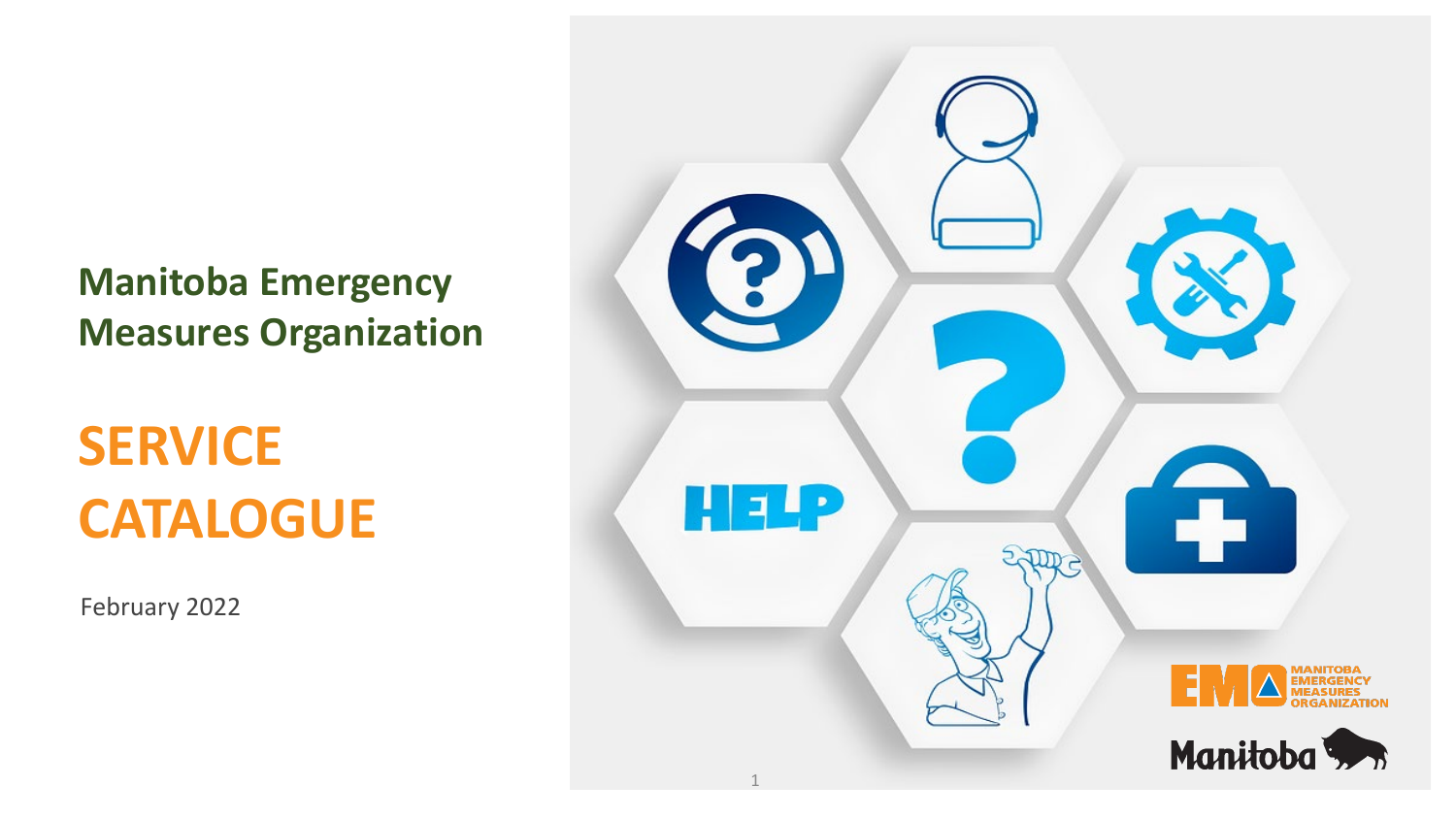# **Purpose of the Service Catalogue**



The Service Catalogue is an organized collection of services Manitoba Emergency Measures Organization (EMO) provides to its partners to support in planning, preparedness and response activities.

The Service Catalogue will be structured in a database with the link shared within this document with the following information:

- 1. Services available
- 2. Expected deliverables
- 3. Expected turnaround times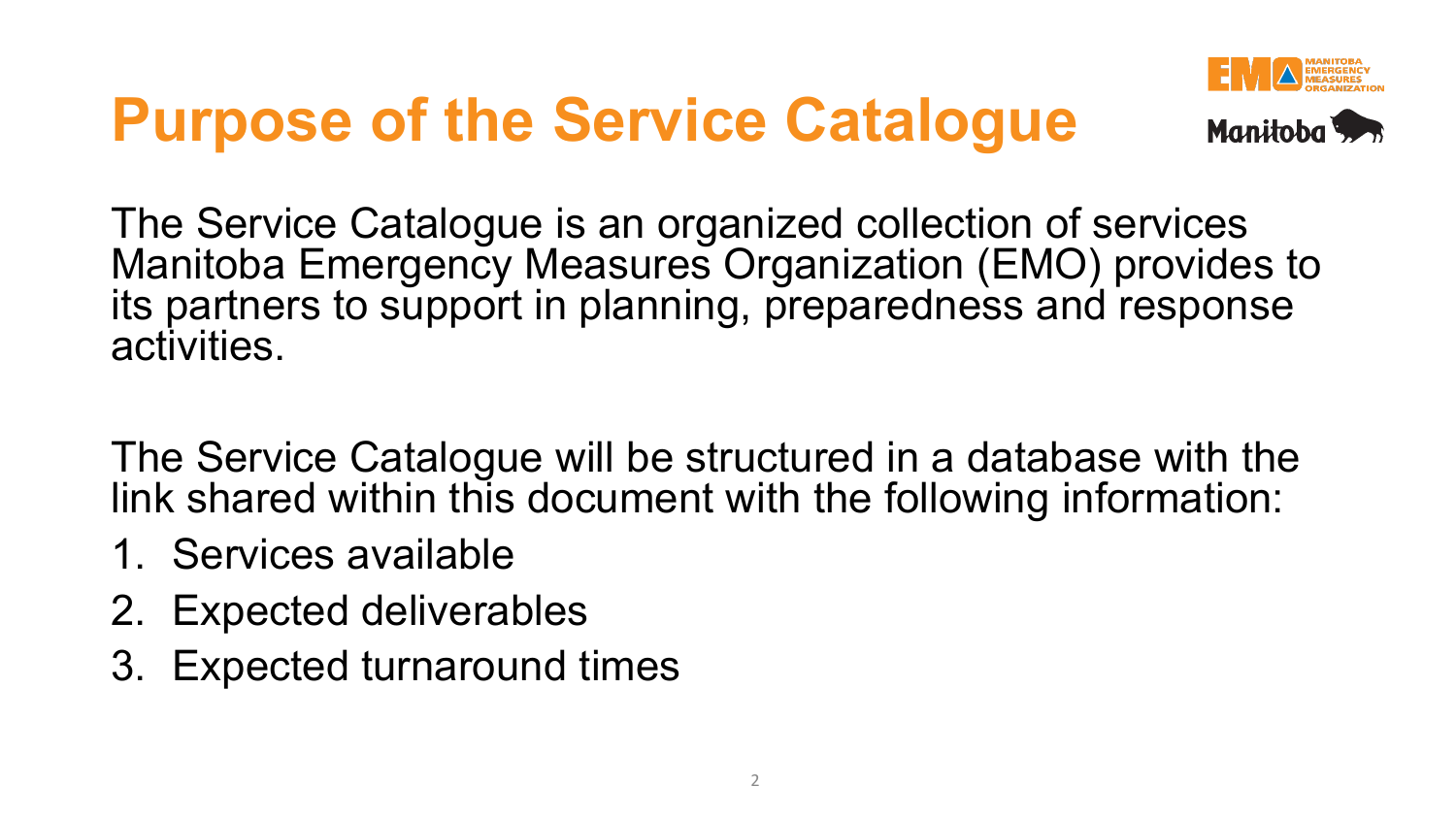## **Maintenance of Service Catalogue**



The Service Catalogue is an evolving document that is subject to review and revision to include adjustments to services, timelines, and expectations to different partner groups.

The Service Catalogue is maintained by Manitoba EMO, Business Development Unit and will be reviewed based on feedback and annual review of the service delivery model and implementation timelines.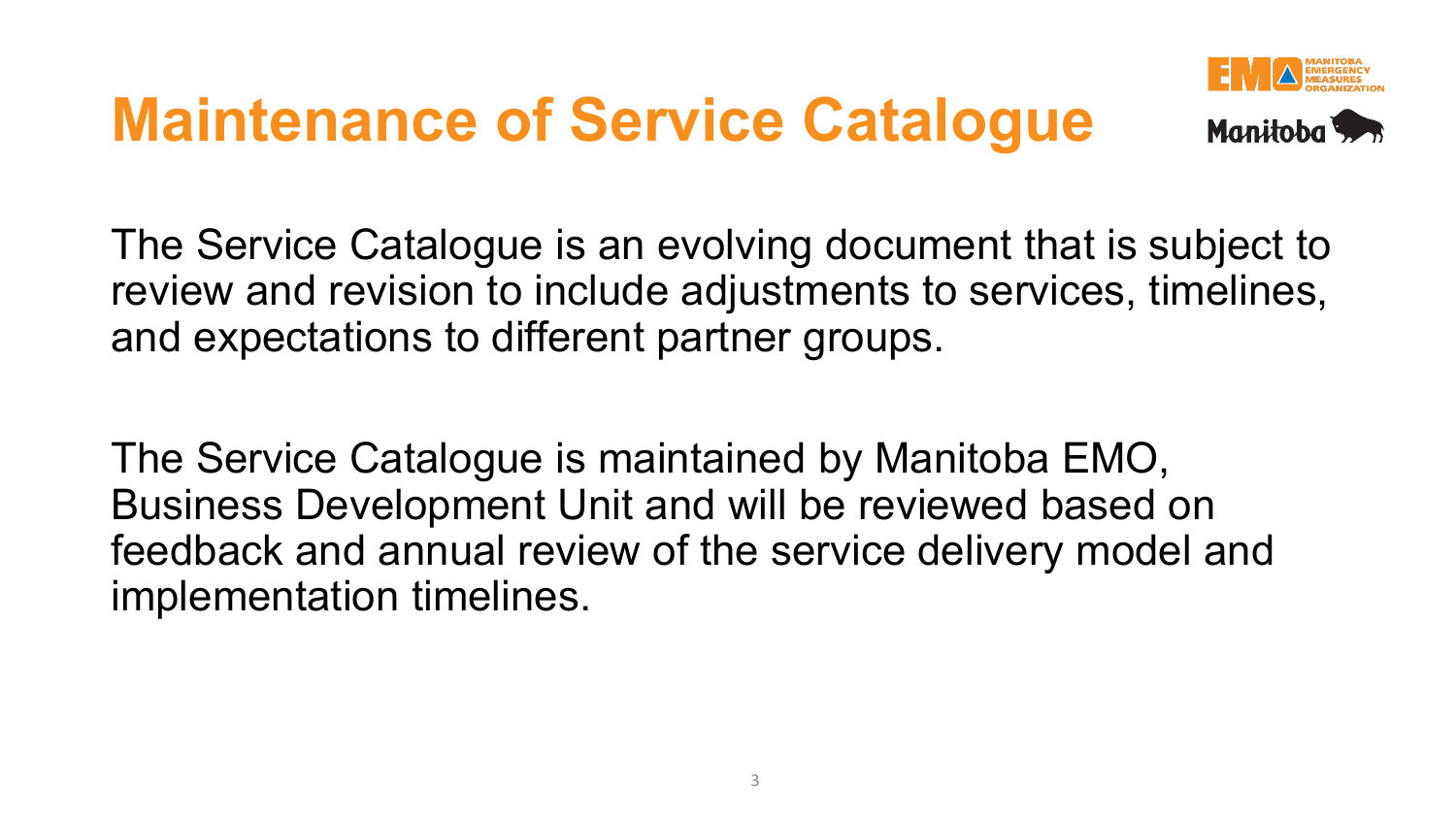## **How to use the Service Catalogue**

The Service Catalogue is structured as an excel database with two main worksheet tabs: **Selection** Information

Selection tab is where you select the Client Type and the Service Type. For Client Type there are two options:

- Government of Manitoba Department or
- Local Authority

For Service Type there are multiple options available, such as, but not limited to:

- After Action Reviews and Debriefs
- Business Continuity Support Services
- Consulting Services
- Emergency Coordination Services
- Emergency Management Program Support Services
- Exercise Design Program Support Services
- Geospatial Services
- Training Services



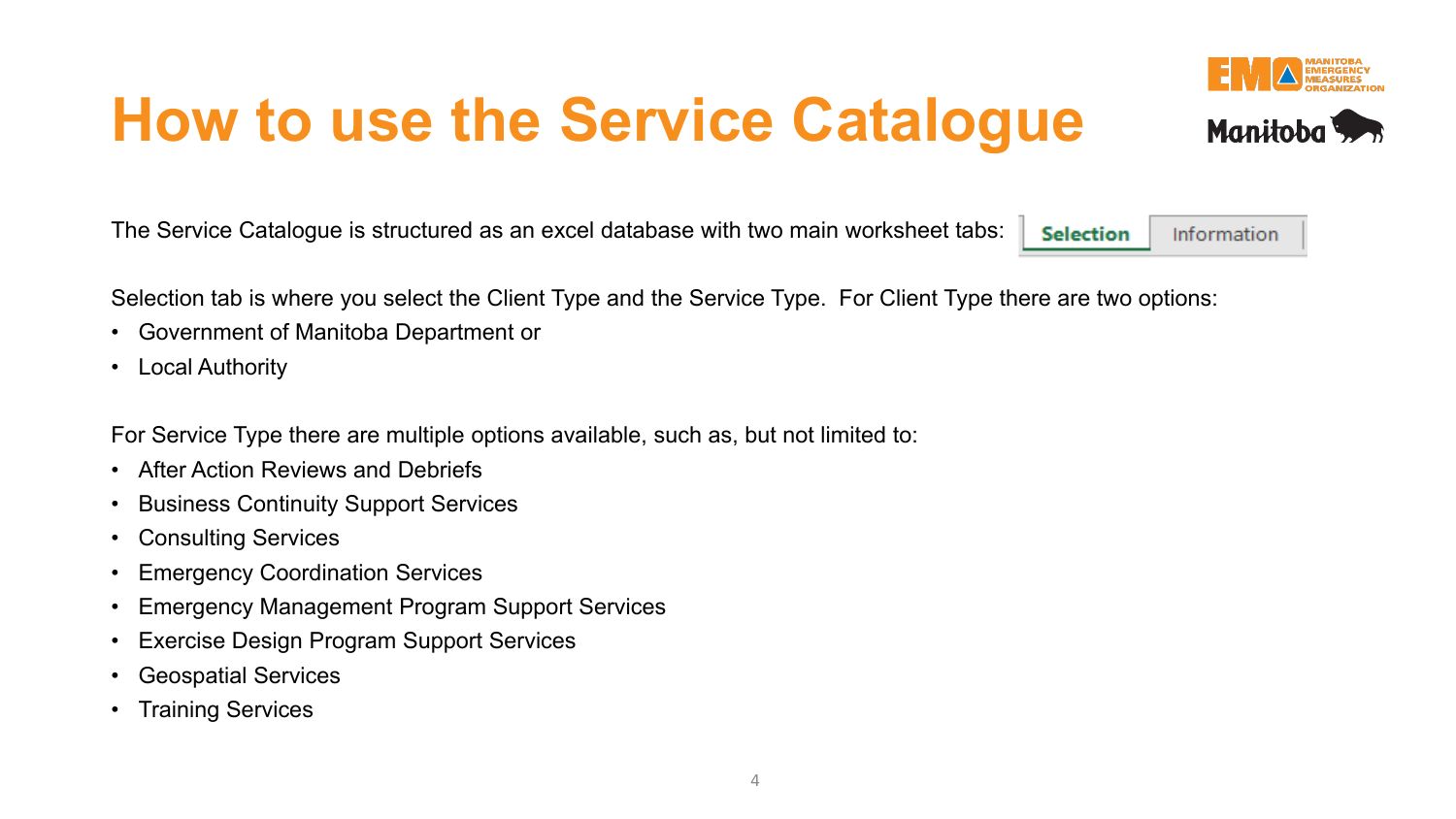

### **How to use the Service Catalogue Cont.**



#### **MANITOBA EMO SERVICE CATALOGUE**

Select the following:

1) Client type: Government of Manitoba Department or Local Authority 2) Service type

Then go to tab below called "Information" to view service information Click on  $\sqrt{\ }$  to clear selection.

| Step 1:              |
|----------------------|
| <b>Select Client</b> |
| <b>Type</b>          |

Example:

| <b>Client Type</b>                | <b>Service Type</b>                             |
|-----------------------------------|-------------------------------------------------|
| Government of Manitoba department | After Action Reviews and Debriefs               |
| Local Authority                   | <b>Business Continuity Support Services</b>     |
|                                   | <b>Consulting Services</b>                      |
|                                   | Emergency Management Program Support Se         |
|                                   | <b>Exercise Design Program Support Services</b> |
|                                   | Workshops and Seminars                          |
|                                   |                                                 |
|                                   |                                                 |

Step 2: Select Service Type

迮  $\mathbf{R}$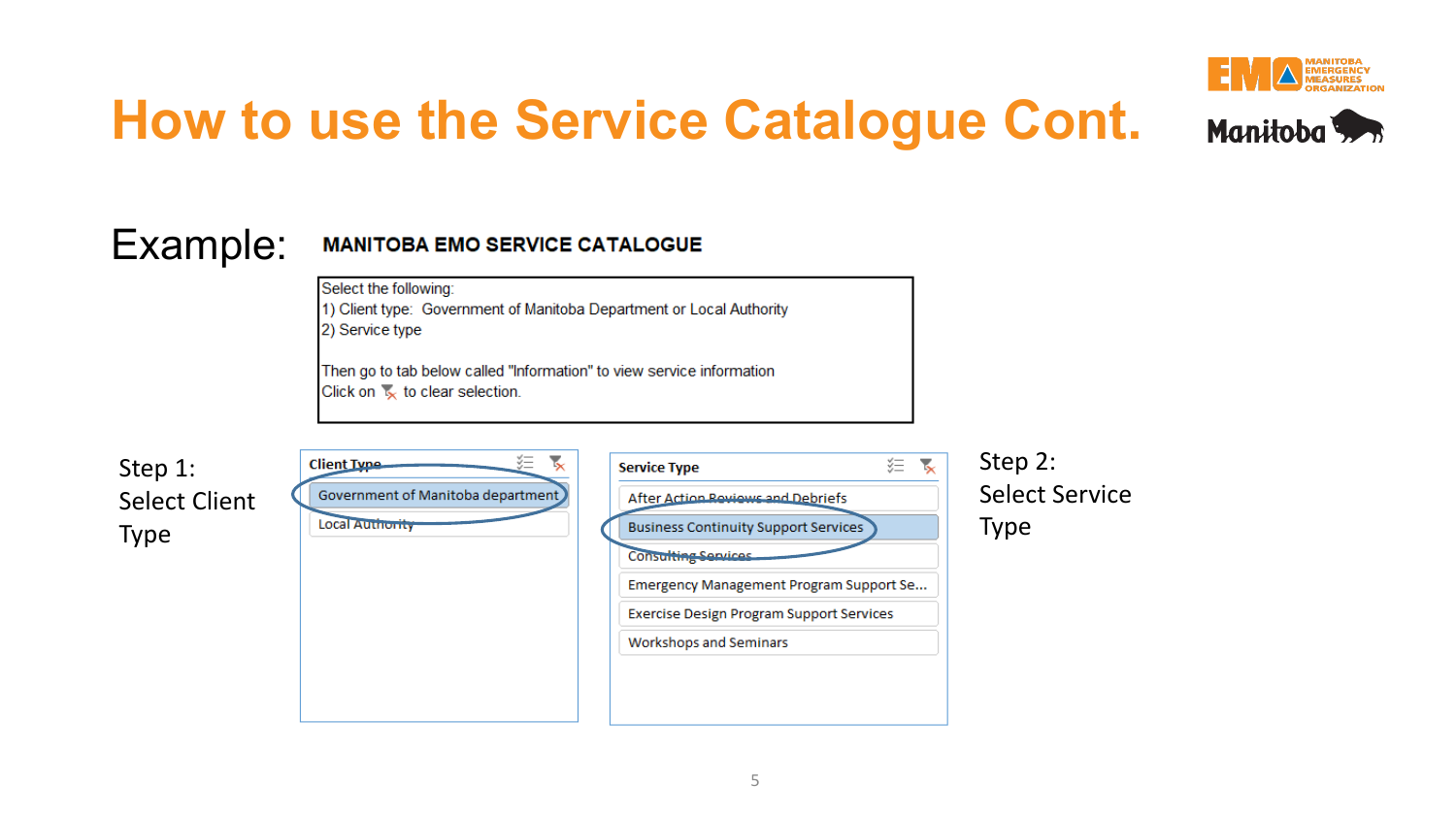## **How to use the Service Catalogue Cont.**



Next, select the tab called "Information". This will bring you to the full catalogue page that outlines the following:

- Client Type: Government of Manitoba department or Local Authority
- Service Description: Outlines some of the services you can expect
- Deliverable turnaround time: Outlines the service turnaround time of Manitoba EMO
- Expected results: Outlines expectations from these services
- Expectations from Client/Customer: Outlines what the client must provide to Manitoba EMO for those turnaround times to be achievable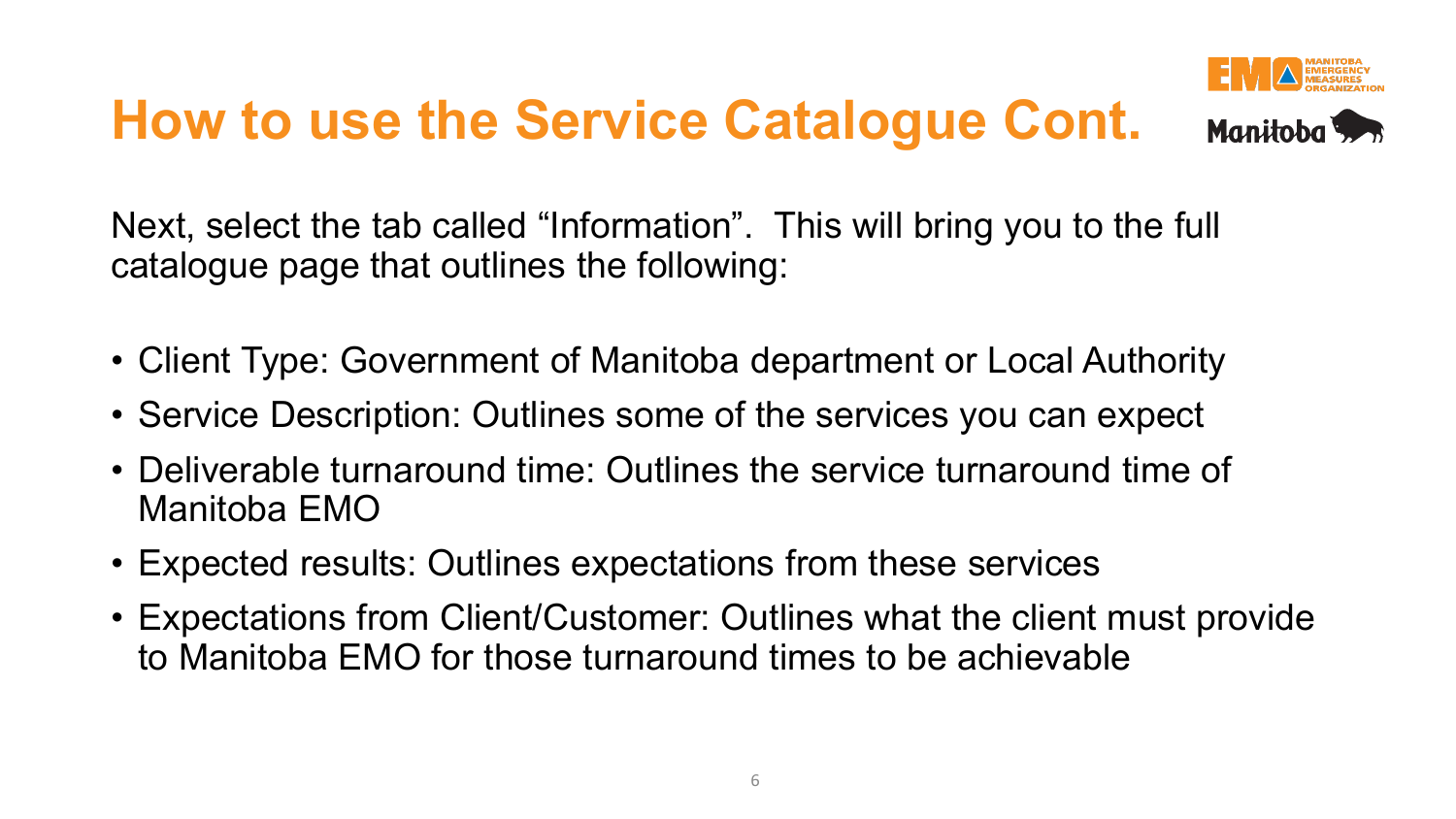

## **How to use Service Catalogue Cont.**



#### Example:

| <b>Client Type</b> | <b>Service Type</b> | <b>Service description</b>                                                                                                                                                                                                                                                                                                                                                                                                                                                                                                           | <b>Manitoba EMO Turnaround time</b>                                                                                                                                                                                                                                                                                                     | <b>Expected Deliverables</b>                                                                                                                                                                                                                                                   | <b>Expectations from Local</b><br><b>Authority/Department</b>                                                                                                                  |
|--------------------|---------------------|--------------------------------------------------------------------------------------------------------------------------------------------------------------------------------------------------------------------------------------------------------------------------------------------------------------------------------------------------------------------------------------------------------------------------------------------------------------------------------------------------------------------------------------|-----------------------------------------------------------------------------------------------------------------------------------------------------------------------------------------------------------------------------------------------------------------------------------------------------------------------------------------|--------------------------------------------------------------------------------------------------------------------------------------------------------------------------------------------------------------------------------------------------------------------------------|--------------------------------------------------------------------------------------------------------------------------------------------------------------------------------|
| departments        | Services            | Manitoba EMO can provide support through advice and guidance, tools and<br>techniques for business continuity planning within your organization. The<br>services will provide discussion and support to do the following:<br>Government of Manitoba   Business Continuity Support  1) Provide tools to support development of a plan<br>2) Educate on risk and impact assessments<br>3) Discuss different types of strategies<br>4) Review plan and provide feedback<br>5) Provide tools and techniques on how to exercise your plan | Manitoba EMO will require five<br>business days to review the request<br>and assign a staff member to your<br>request, and have that staff member<br>provide high level project plan, next<br>steps and potential deliverable<br>timelines. See turnaround time section<br>of the Service Catalogue presentation<br>for further details | The Department should have tools,<br>techniques and better understanding of<br>how a business continuity plan needs to request, such as critical services, or<br>look. Manitoba EMO will provide<br>feedback, review the plan in its entirety<br>and outline areas to improve. | The Department should already have<br>some information to share at time of<br>previous business continuity plans or<br>base line information for Manitoba<br>EMO to work from. |

Example shows selection of "Government of Manitoba departments" as a client type and service type as "Business Continuity Support Services".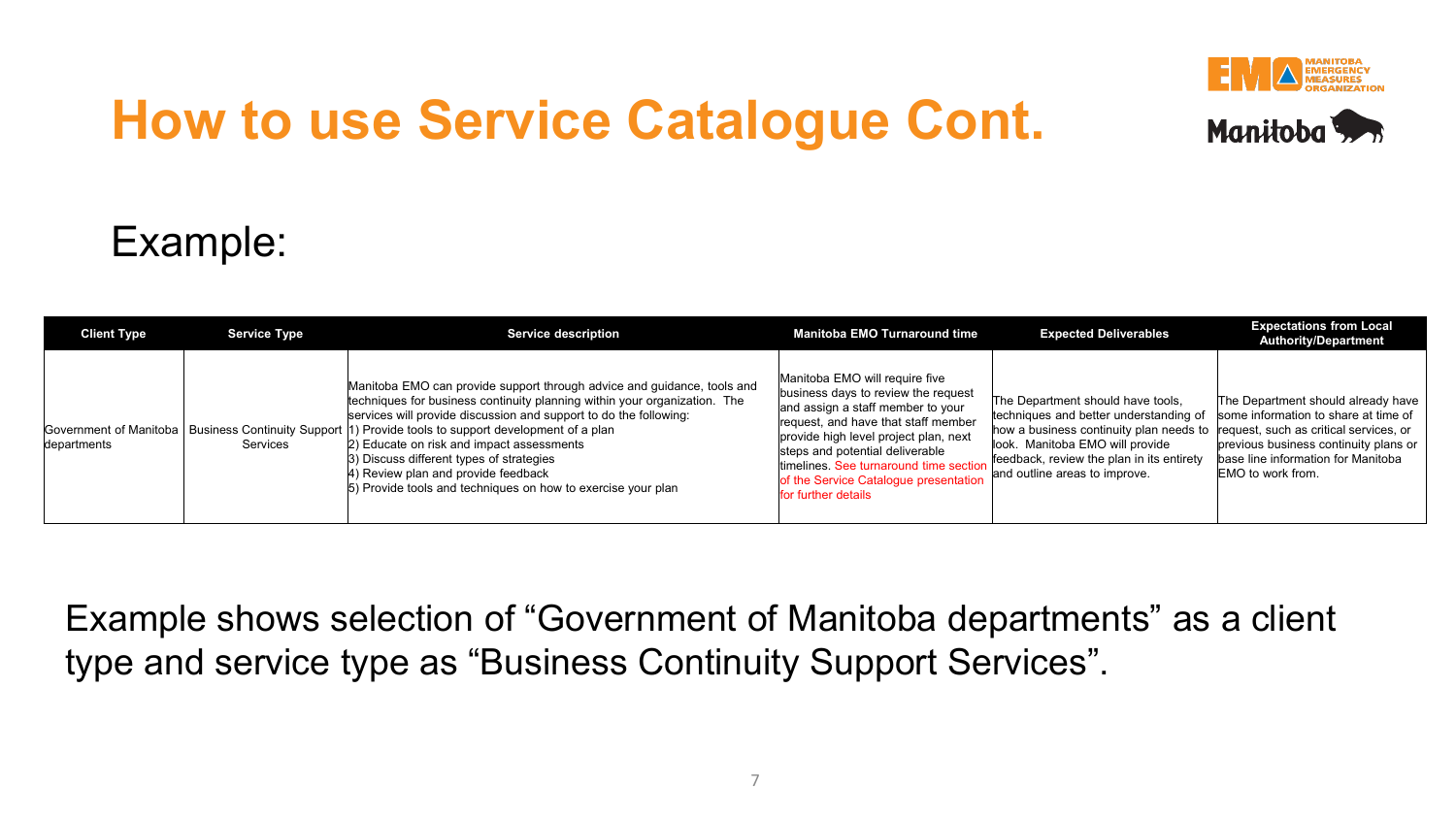#### **How to use Service Catalogue Cont.**



To clear your selection criteria, go back to the "Selection tab" and select the icon:

This icon will clear the selection. Make sure you clear for both sections: Client Type and Service type.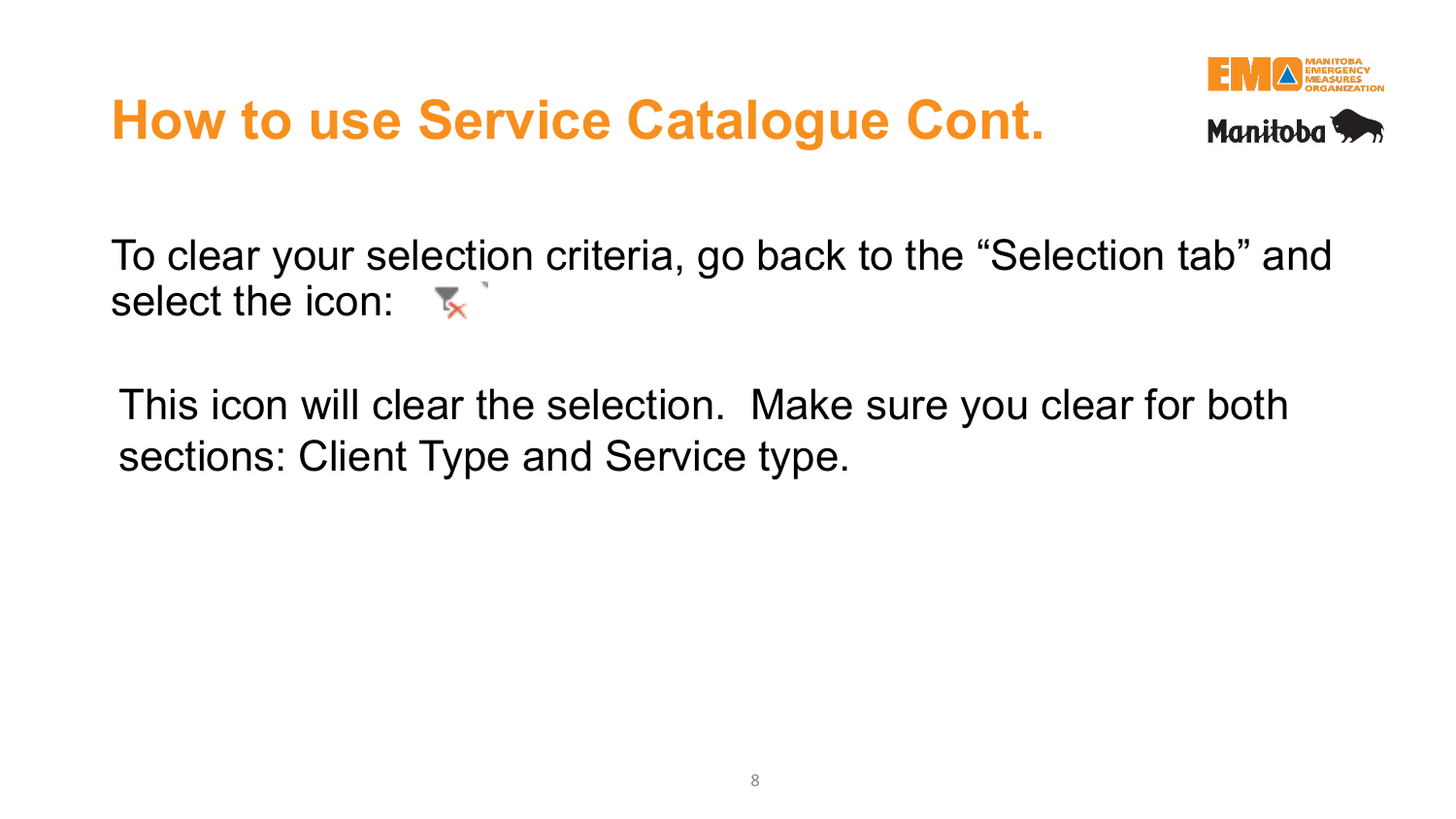# **Service Team**

Manitoba EMO has aligned their business units to support provincial departments and local authorities.

To request services, contact [emo@gov.mb.ca](mailto:emo@gov.mb.ca).



Business Development Unit

Business

Development

Unit

• Focus on service delivery for provincial departments



Support Services

Support

Services





• Focus on service delivery for local authorities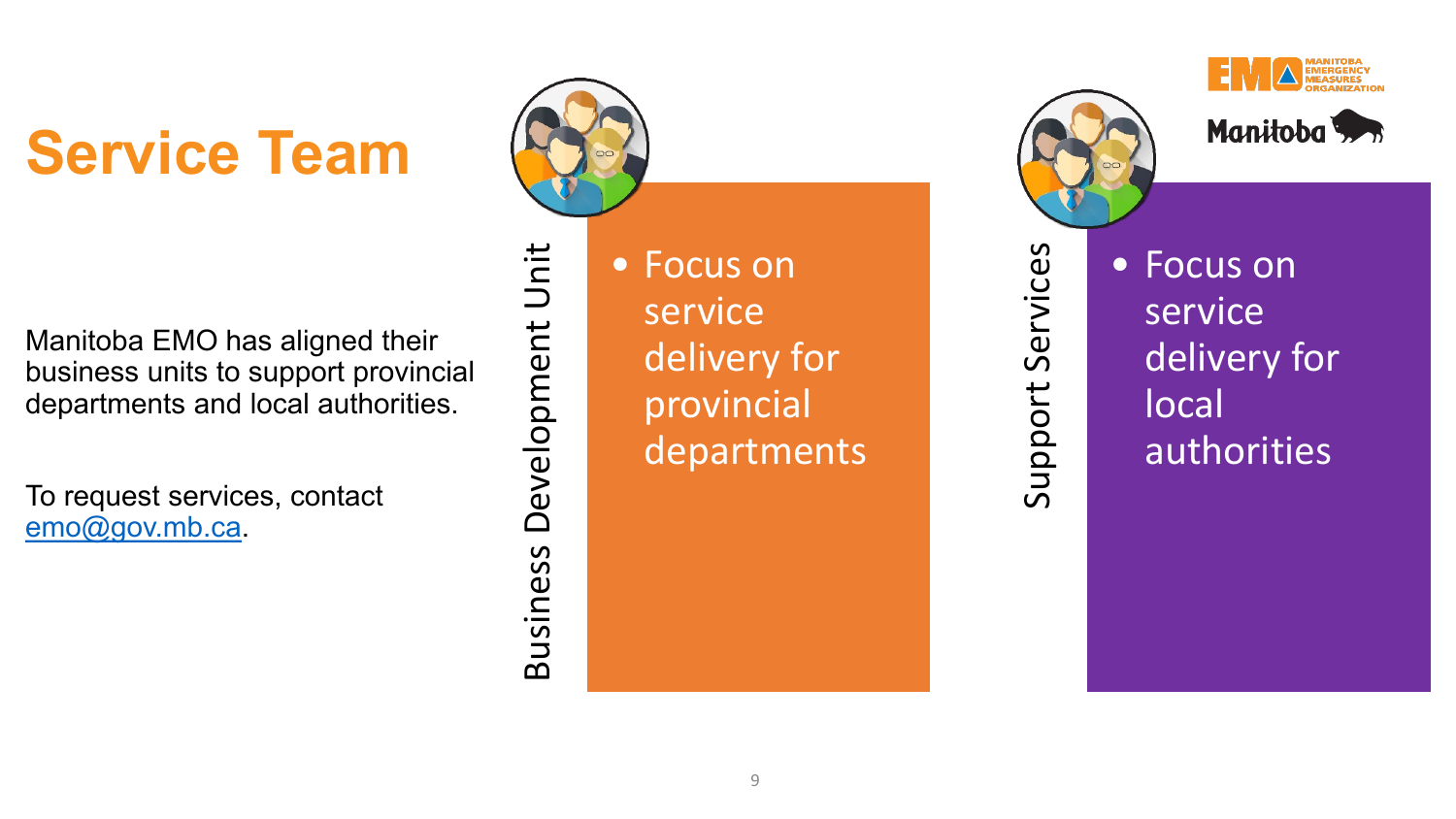# **Where to find the Service Catalogue**





The service catalogue will be made available on Manitoba EMO's website:

[www.gov.mb.ca/emo/](https://www.gov.mb.ca/emo/)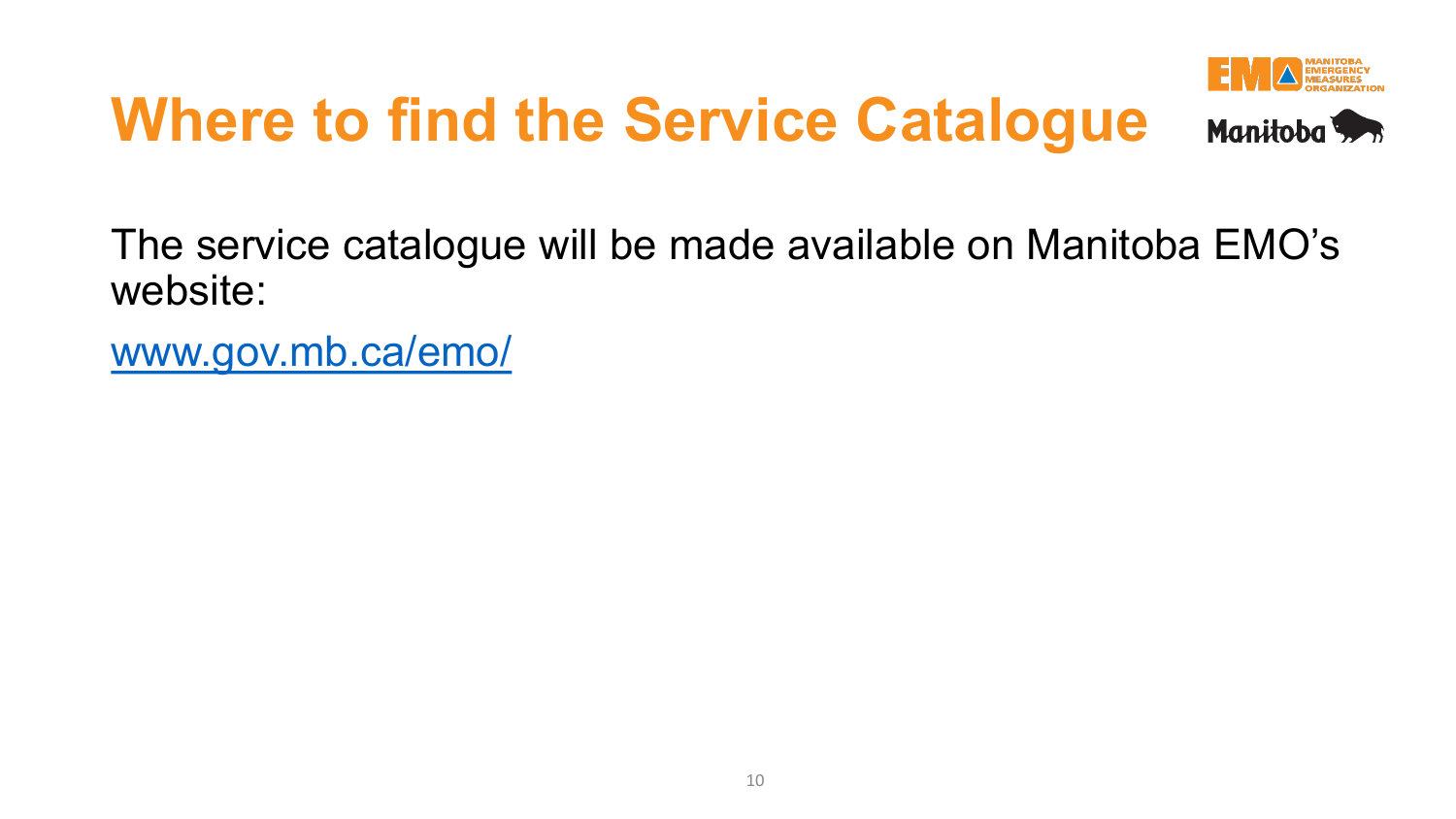



Manitoba EMO has aligned its service delivery model with the following main priorities:

- Focus on improving emergency management capacity and resiliency in Manitoba through continuous improvements, education and training platforms;
- Maintain a strong partnership that utilize sound communication and effective collaboration, allowing for coordinated approach to emergency management; and
- Utilize new and innovative processes to enhance service preparedness and response.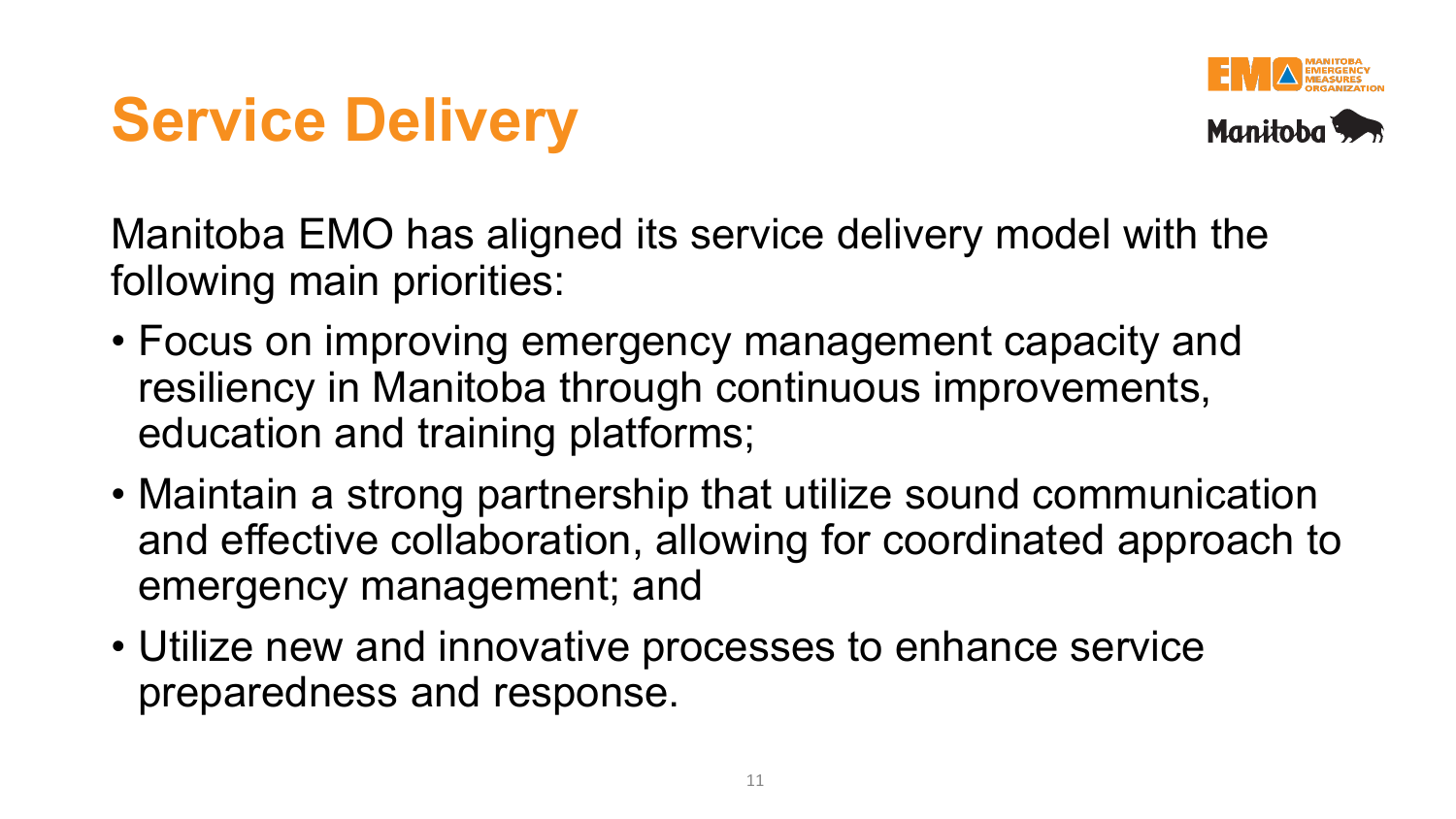## **Service Delivery Cont.**





Manitoba EMO is prioritizing support services to its client and stakeholders. The following services are available:

- Emergency Management Program support
- Exercise Design Services support
- Basic Consulting Services
- After Action Reviews and Debrief support
- Business Continuity Support Services
- Workshops and Seminars
- Hazard, Risk and Vulnerability Assessment Support Services
- Training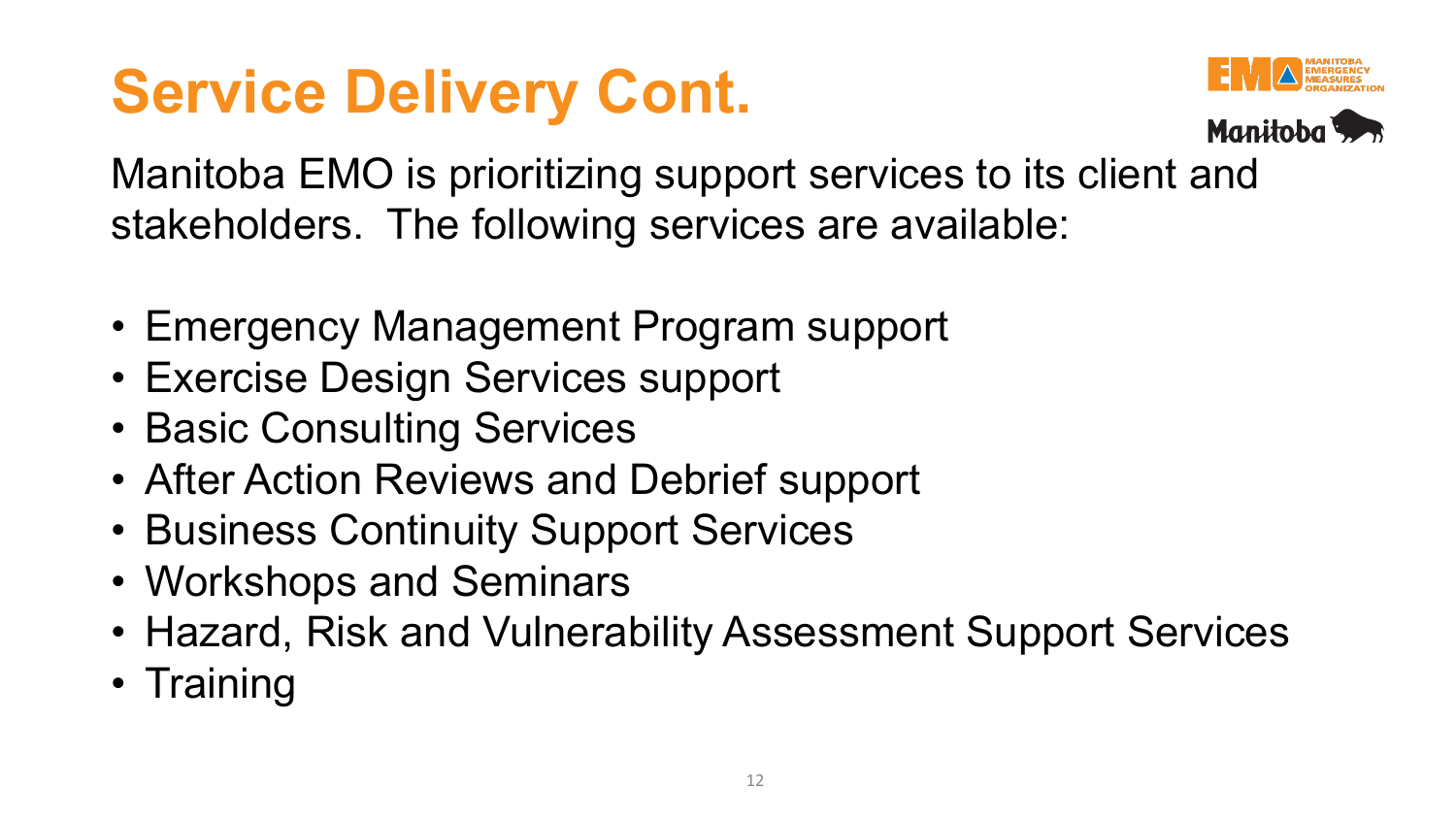## **Service Expectations**



#### Below are a list of some of the available services and what to expect in service delivery.

| <b>Service Type</b>                                                  | <b>Service Description</b>                                                                                                                                                                                                                                                                                                                                                                                                                                                                                    |
|----------------------------------------------------------------------|---------------------------------------------------------------------------------------------------------------------------------------------------------------------------------------------------------------------------------------------------------------------------------------------------------------------------------------------------------------------------------------------------------------------------------------------------------------------------------------------------------------|
| <b>Business Continuity Support Services</b>                          | Manitoba EMO can provide support through advice and guidance, tools and techniques for business<br>continuity planning within your organization. The services will provide discussion and support to do<br>the following:<br>1) Provide tools to support development of a plan<br>2) Educate on risk and impact assessments<br>3) Discuss different types of strategies<br>4) Review plan and provide feedback<br>5) Provide tools and techniques on how to exercise your plan                                |
| Hazard, Risk and Vulnerability Assessment Support<br><b>Services</b> | Manitoba EMO will provide support through advice, guidance, tools, guiding documents on hazard, risk<br>and vulnerability assessments within your organization. The services will focus on the following:<br>1) Provide tools on how to identify potential hazards<br>2) Provide educational tools in assessing risk perceptions and hazard consequences<br>3) Discuss different types of vulnerabilities and probabilities<br>4) Educate on impact assessment<br>5) Discuss developing resiliency strategies |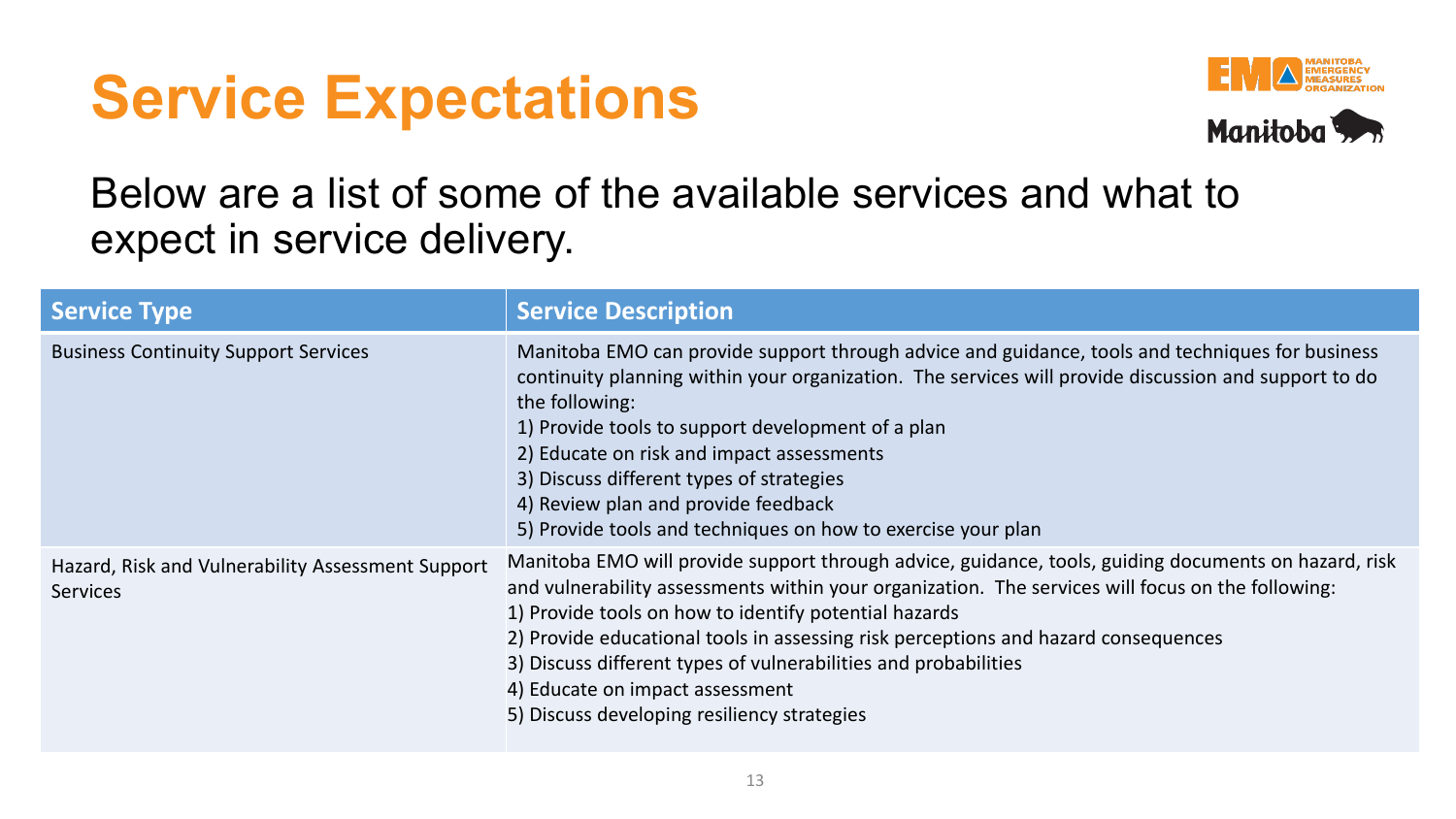## **Service Expectations Cont.**





| <b>Service Type</b>                     | <b>Service Description</b>                                                                                                                                                                                                                                                                                                                                                                                                                                                                                                                                                                                  |
|-----------------------------------------|-------------------------------------------------------------------------------------------------------------------------------------------------------------------------------------------------------------------------------------------------------------------------------------------------------------------------------------------------------------------------------------------------------------------------------------------------------------------------------------------------------------------------------------------------------------------------------------------------------------|
| <b>Exercise Design Support Services</b> | Manitoba EMO can provide advice, guidance, support services, guiding documents, best practices, and<br>templates for the following areas:<br>1) Understanding the different types of exercise design options<br>2) How to efficiently coordinate a drill<br>3) How to efficiently coordinate a table top exercise<br>4) How to efficiently coordinate a functional exercise<br>5) How to efficiently coordinate a full scale exercise within your organization<br>6) Customized information sessions for your organization<br>7) Debrief and lessons learned discussions<br>8) Exercise assessment services |
| <b>Consulting Services</b>              | Manitoba EMO can provide tools, educational documents, advice, guidance and feedback on the following<br>areas but is not limited to:<br>1) Review of plans<br>2) Suggestions for areas for improvement<br>3) Identifying equipment or tools required for preparedness and response activities<br>4) Advice and guidance                                                                                                                                                                                                                                                                                    |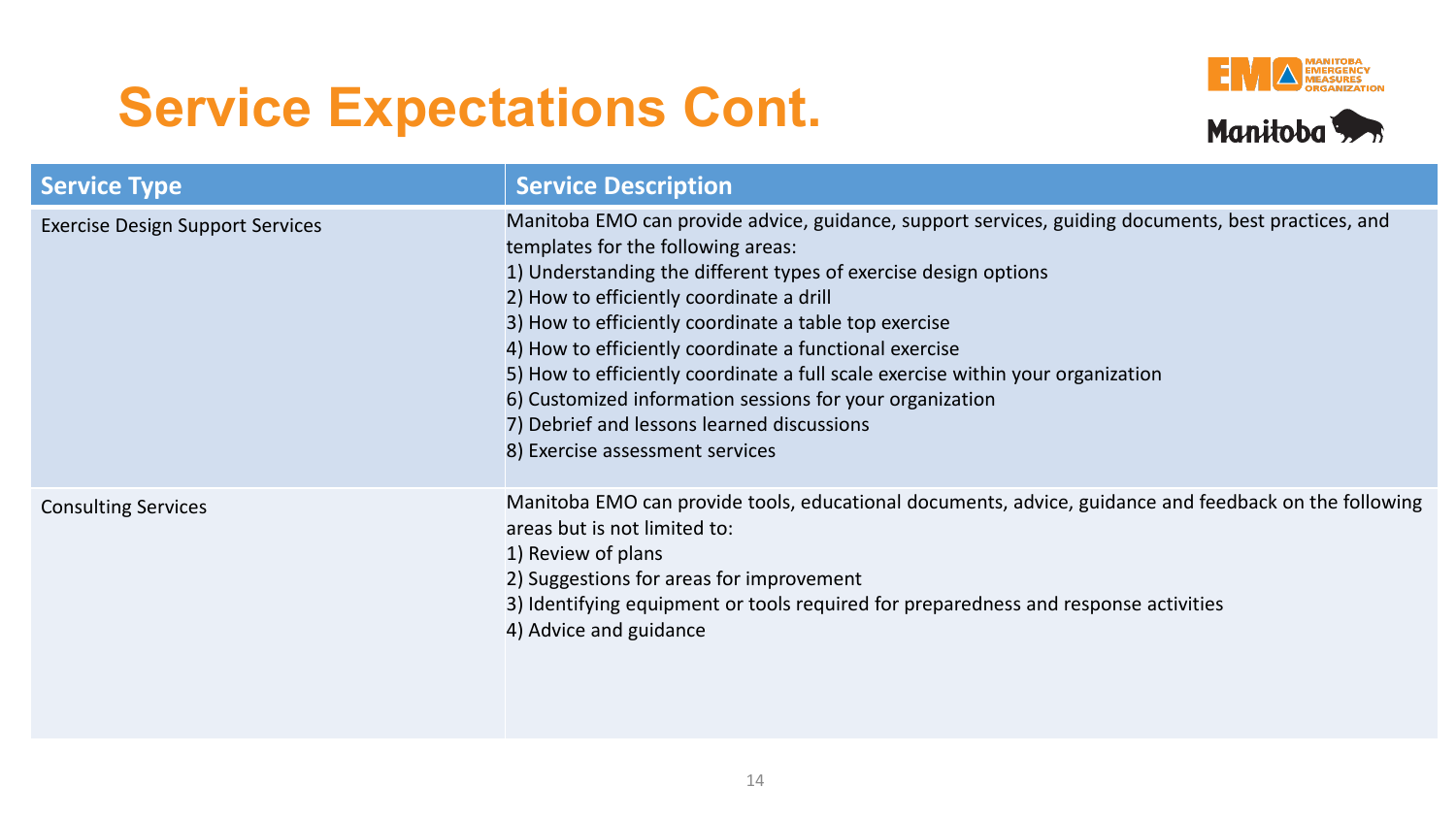#### **Service Expectations Cont.**





| <b>Service Type</b>                                  | <b>Service Description</b>                                                                                                                                                                                                                                                                                                                                                                                                                                                                                                                                                                                                                                                                                   |
|------------------------------------------------------|--------------------------------------------------------------------------------------------------------------------------------------------------------------------------------------------------------------------------------------------------------------------------------------------------------------------------------------------------------------------------------------------------------------------------------------------------------------------------------------------------------------------------------------------------------------------------------------------------------------------------------------------------------------------------------------------------------------|
| <b>Geospatial Services</b>                           | Manitoba EMO can provide:<br>1) Data analytics                                                                                                                                                                                                                                                                                                                                                                                                                                                                                                                                                                                                                                                               |
| <b>Emergency Management Program Support Services</b> | Manitoba EMO can provide support through advice, guidance, and best practices on how to develop a<br>comprehensive Emergency Management Program. The services will support client departments to<br>understand what components are required within an emergency management program as well as inform on<br>key areas such as but not limited to:<br>1) Financial management during an event<br>2) Records management processes<br>3) Hazard, Risk and Vulnerability Assessment<br>4) Resources<br>5) Exercise Program<br><b>Communication Program</b><br><sup>6)</sup><br><b>Business Continuity Plan</b><br>7).<br>8) Emergency Plan<br>9) Evacuation Plan<br>10) Interpretation of regulatory requirements |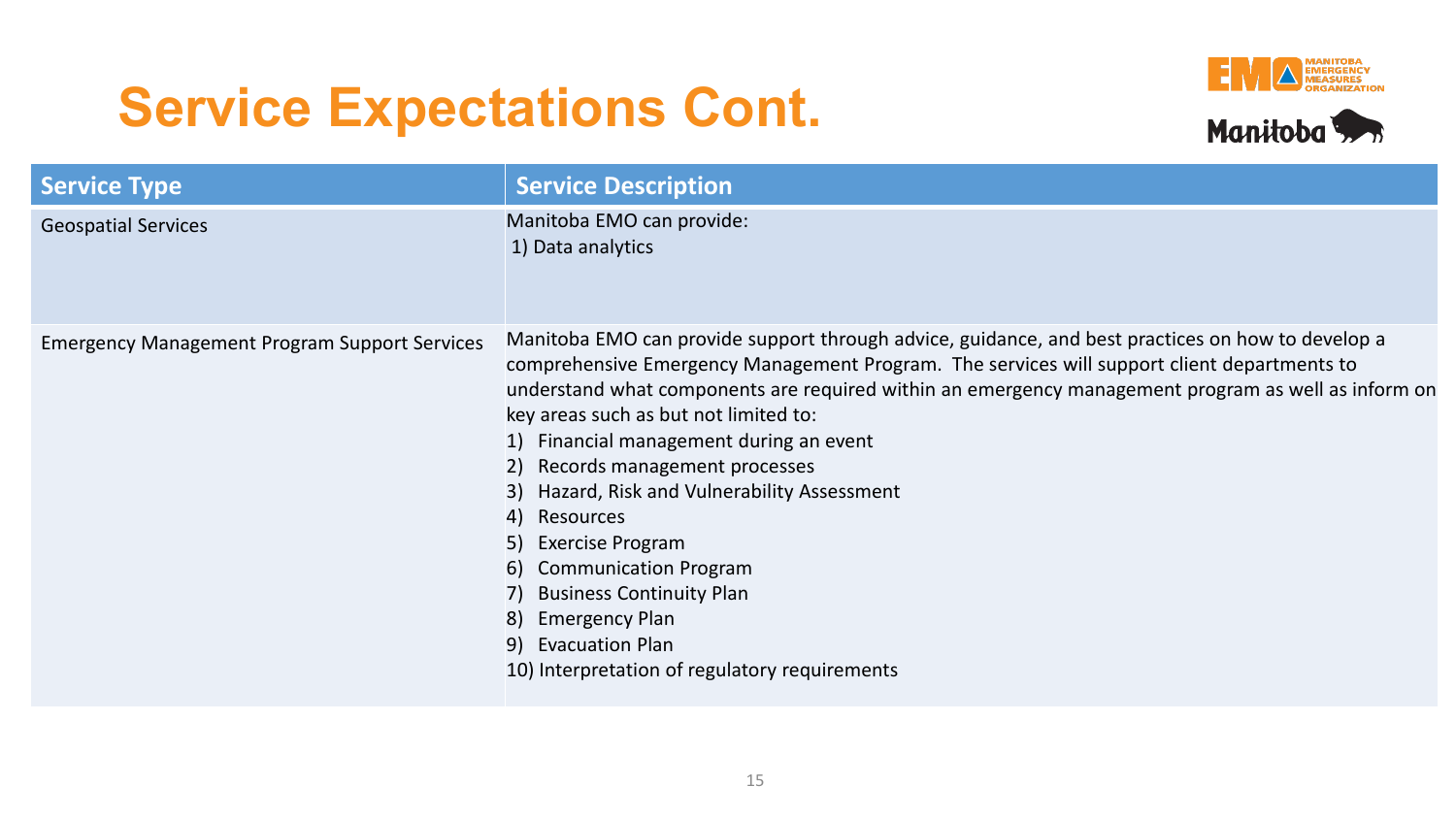## **Service Expectations Cont.**





| <b>Service Type</b>            | <b>Service Description</b>                                                                                                                                                                                                                                                        |
|--------------------------------|-----------------------------------------------------------------------------------------------------------------------------------------------------------------------------------------------------------------------------------------------------------------------------------|
| After action review or Debrief | Manitoba EMO can provide guidance, advice, tools, best practices and expertise for the following:<br>1) Understanding how to facilitate an after action review<br>2) What areas to focus on<br>3) How to prepare and finalize an after action review<br>4) Who should participate |
| <b>Workshops and Seminars</b>  | Manitoba EMO can provide guidance and advice for the following:<br>1) How to coordinate a workshop to your organization or jurisdiction;<br>2) Provide tools and guidance on topics for workshops and seminars;<br>3) Provide advice on length of a workshop and seminar          |